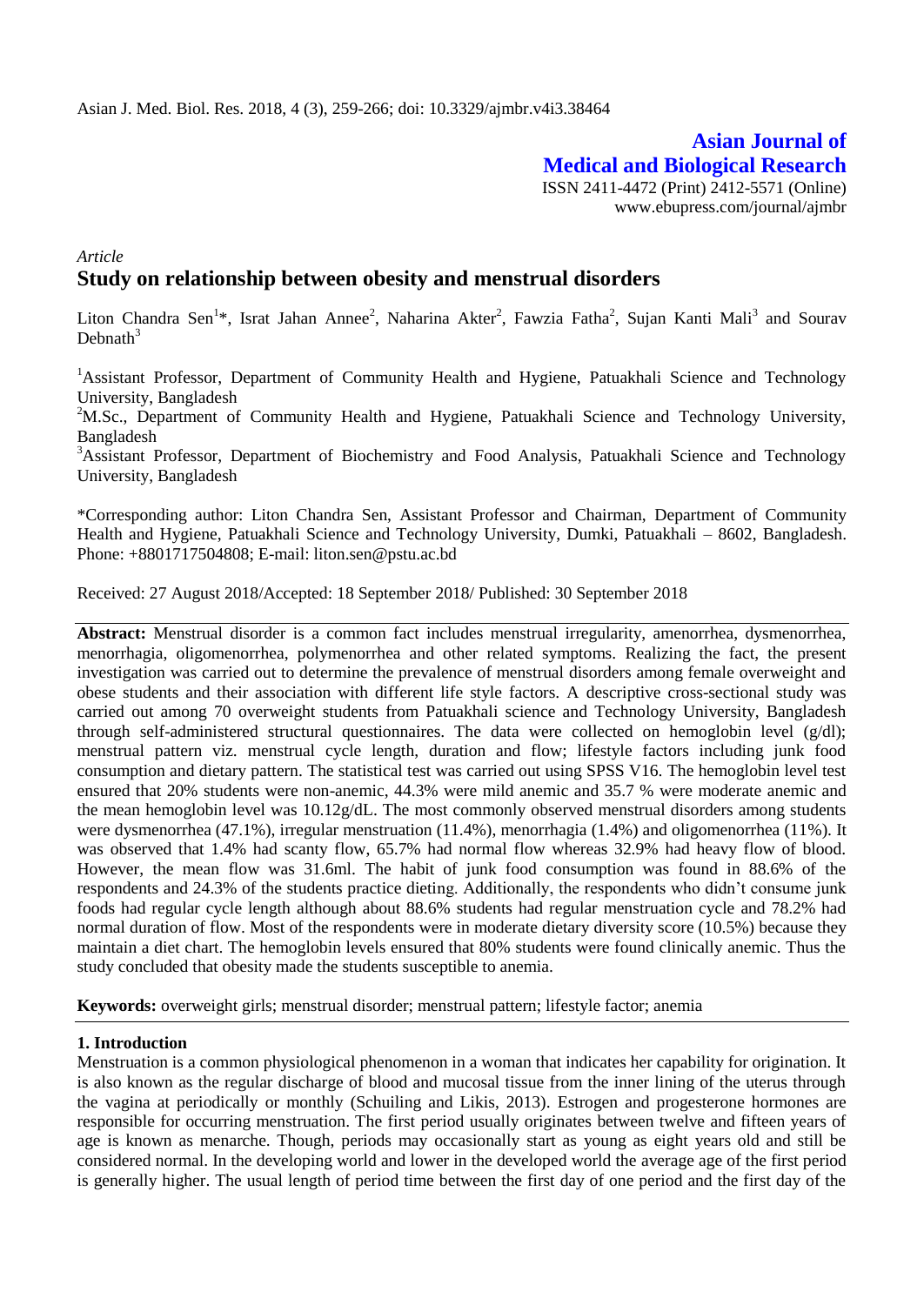next is 21 to 45 days in young women and 21 to 31 days in adults (an average of 28 days). Bleeding usually lasts approximately 2 to 7 days. Menopause which usually occurs between 45 and 55 years of age then menstruation stops. Without significant clots, the average menstrual blood loss is about 35–50 ml. Menstrual disorders are menstrual irregularity, amenorrhea, dysmenorrhea, menorrhagia, oligomenorrhea, polymenorrhea and other related symptoms. Oligomenorrhea is defined as infrequent, irregularly timed episodes of bleeding occurring at intervals of more than 35 days. Polymenorrhoea means frequent episodes of menstruation occurring at intervals of less than 21 days (Savsani and Solanki, 2018). Menorrhagia is unaltered menstrual cycles where the quantity of menstrual loss exceeding 80 ml. Hypomenorrhea defined as regularly timed but scanty flow of bleeding which last for  $\langle 2 \rangle$  days. Menorrhagia means regular cycles with either blood loss  $> 80$  ml and/or flow that lasts >7 days ( Harlow and Campbell, 2003). Dysmenorrhea is defined as the pain in the lower abdomen, back and thighs which occur before or during menstruation that ranges from mild, moderate or severe pain (Campbell, 1997). It continues for 12-24 hours severe enough to have emotional impact with normal activities, or require treatment. There were numerous premenstrual syndromes includes wide variety of cycle, recurrent, physical, behavioral and emotional symptoms that happen during the late luteal phase of the menstrual cycle. Premenstrual symptoms are weight gain, headache, fatigue, nervousness, irritability, mood swings (Cronje, 2002). It comes to light 7–14 days before the onset of menstruation and subsides when menstruation occurs. Bangladeshi women are perceived in menstrual problems as the second most common health problems they experience (Ziauddin, 1993). Menstrual problems affected 75% of girls. It was the major cause of recurrent short-term school absenteeism in female adolescents. The most common menstrual disorders in early adolescents were menstrual irregularity and prolonged menstrual bleeding. Due to an ovulatory cycle prolonged menstrual bleeding usually occurs early after menarche. There was a relationship between age of menarche and body mass index (BMI), with an earlier menarche linked with a higher BMI (Golden and Carlson, 2008). Commonly a menstrual flow lasts 2–7 days in 70–80% of cases, and changing three to five pads per day suggests normal flow. After menarche there was the duration between two menstrual cycles ranges from 21 to 45 days in the 1–2 years. Some types of menstrual dysfunction occur in approximately 75% of adolescent girls and may affect the life of adolescent and young adult women (Klein *et al.,* 1980). It was noted that there was a correlation between obesity and menstrual cycle.

Taboo concerning menstruation was called as menstrual taboo. Some societies consider menstruation as messy or perplexing. Eating sour foods, going out with friends, visiting religious places were imputed restrictions on adolescent girls during menstruation period (Manhas *et al*., 2012). Besides these, taking bath, changing clothes, dietary restrictions like consumption of foods such as rice, curd, milk, potato, onion, sugarcane etc. were restricted (Singh, 2006). Many studies have been conducted earlier to address the problems related to menstrual abnormalities in young students. Yet there is limited literature and research regarding the relationship between obesity and menstrual disorders in Bangladesh. This fact from the literature encouraged to conduct the research on the relationship between obesity and menstrual disorder among the students of Kabi Begum Sufia Kamal Hall and Sheikh Fajilatunnesa Mujib Hall at Patuakhali Science and Technology University. So the aims of this study: i) to record the menstrual pattern of obese students of PSTU, and ii) to evaluate the association between obesity and menstrual pattern among PSTU students.

### **2. Materials and Methods**

The study was conducted among overweight and obese undergraduate and graduate girls of PSTU aged 19-23 years during October-December 2017. The body mass index (BMI) of 750 students (whole population) from Kabi Begum Sufia Kamal Hall and Sheikh Fajilatunnesa Mujib Hall Patuakhali Science and Technology University (PSTU), Bangladesh, was measured in order to find out the overweight students. Thereafter, a descriptive cross-sectional study was carried out among 70 overweight students through self-administered structural questionnaires. The Hall provost was contacted before to get official permission for conducting the survey and to collect the blood sample of the respondents. A pilot survey was conducted on 10 students prior to starting the main survey. Before administering the questionnaires and collect the blood samples, the respondents were requested before their consent to conduct the study. However, the proposal had been approved by the Institutional Ethical Committee of PSTU on 15 September 2017 having reference no. PSTU/IEC/2017/05. There were four researchers and one laboratory technician on site to assist during administering the questionnaires. Data on junk food consumption was recorded from last week.

The menstruation history record regarding menstruation of last three months included age at menarche, amount of flow, duration of flow, interval of flow, menstrual disorders. Data on cycle length of each menstruation period was recorded. Those who had two or more cycle length 21-35 days were considered in regular cycle while those who had two or more cycle length <21 days or >35 days were in irregular cycle. Also, period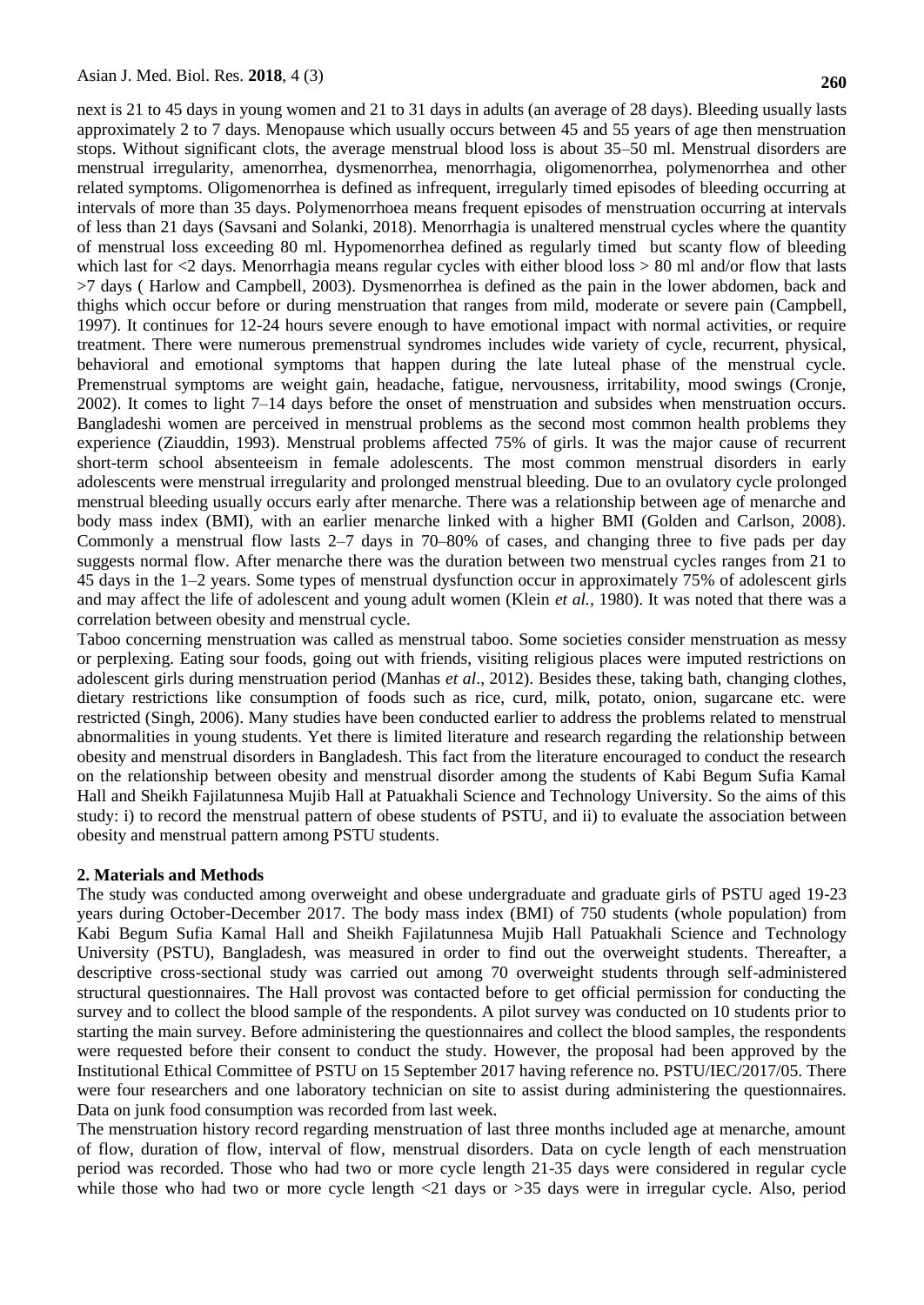missed in any month out of three months were considered in irregular cycle. Data on sanitary products used in each period were converted into pad and then average number of pads was determined. Here, 2 half soaked pads & 1 changed cloth were considered as 1 full soaked pad. One packet of toilet tissues was considered as 4 pads. The amount of blood flow was calculated by multiplying total number of pads with 5. The amount of blood flow was categorized as  $\langle 10 \text{ ml} \rangle$  (scanty), 10-35 ml (normal),  $\langle 35 \text{ ml} \rangle$  (heavy) (Cole and Thomson, 1971). Dysmenorrhea and pre-menstrual syndrome were also recorded. Besides, analgesics/other medications intake during menstruation period, history of menstrual abnormalities within family member were recorded.

In twenty four hour dietary recall method, subjects were asked to recall food intake during the previous 24 hour period or preceding day. Dietary Diversity Score was classified as poor diversity (1-2 groups), moderate diversity (3-4 groups) and heavy diversity (5-7 groups). A temporary health camp was organized at Kabi Begum Sufia Kamal Hall in order to collect and analyze blood samples of each respondents. The hemoglobin level (Hb %) was estimated by Hemoglobin Test Kit (Human Company) using Colorimeter. Hemoglobin level was categorized as non-anemic ( $\geq$ 11 g/dL), mild anemic (<11-9 g/dL), moderate anemic (<9-6 g/dL) and severe anemic (<6 g/dL). The obtained data from the survey was analyzed by Microsoft Excel, SPSS (Statistical Package for Social Sciences) V16 software.

## **3. Results**

In the present study, about 70 overweight and obese girls were selected through anthropometric measurement of all the girls. The information contained in each questionnaire was analyzed and presented in the tabular as well as graph form.

# **3.1. Hemoglobin level**

The age of students ranged from 19-23 years. The biochemical analysis of hemoglobin level reported that about 20% girls were non-anemic and 44.3% in mild anemic which showed the peak while moderate anemic were 35.7%. The mean hemoglobin level was 10.12 g/dL (Table 1).

# **3.2. Life style factors**

The record of the junk food consumption showed that about 88.6% of the students liked to eat junk food, out of which 12.9% consumed 1 day/week, 25.7% for 2-3 days/week and 50% consumed 4-7 days/week (Table 2). It was found that junk food consumption increased during stress (examination) in 22.9% respondents whereas only in 8.6% students, increased consumption during menstruation period. History of dieting in order to reduce weight was found in 24.3% of the respondents whereas only 2.9% were found to diet by fasting. Percentage distribution of students on the basis of their timing of dieting was found to be 21.4% at dinner and 2.9% at breakfast as well as dinner. However the timing of dieting was found to be 2.9% at breakfast as well as dinner and 21.4% at dinner (Table 2). However, low calorie junk food items consumed by respondents were singara (55.71%), samosa (35.71%), puri (14.29%), and chips (27.14%). High calorie Junk food items consumed by respondents were roll (27.1%), burger (20%), hot dog (5.7%), sandwich (18.6%), egg chop (5.7%), soft drinks (50%), chicken fry (4.3%), and ice cream (4.3%). Nonetheless, 18.57% reported consuming cereals, 7.14**%**  pulse, 14.29% no leafy vegetables, 8.57% leafy vegetables, 2.86% milk and milk products, 7.14% meat and fish, 5.71% fruits as their dieting menu (Figure.1). The dietary diversity score was found to be poor in 2.9%, moderate in 81.4% and heavy in 15.7% out of 70 respondents (Figure 2).

## **3.3. Menstrual patterns**

At the present study, the age of menarche was found to be <10 years in 4.3%, 11-13 years in 77.1% of the students and 14-16 years in 18.6% students. Duration of blood flow for 3-5 days was recorded in 78.6% of the cases, for 6-7 days in 18.6% of the cases while 2.9% of respondents had more than seven days of blood flow. Nonetheless, the mean duration of blood flow was calculated to be 5 days per period. In respect of regularity of menstrual cycle, the frequency of menstrual cycle was regular in 88.6% girls but it was irregular in 11.4% respondents. Thereafter it was revealed that only 1.4% of girls had scanty flow and a major number of the girls 65.7% had normal blood loss whereas heavily flow was recorded in 32.9% girls. The mean flow was found to be 31.6ml per period (Table 3).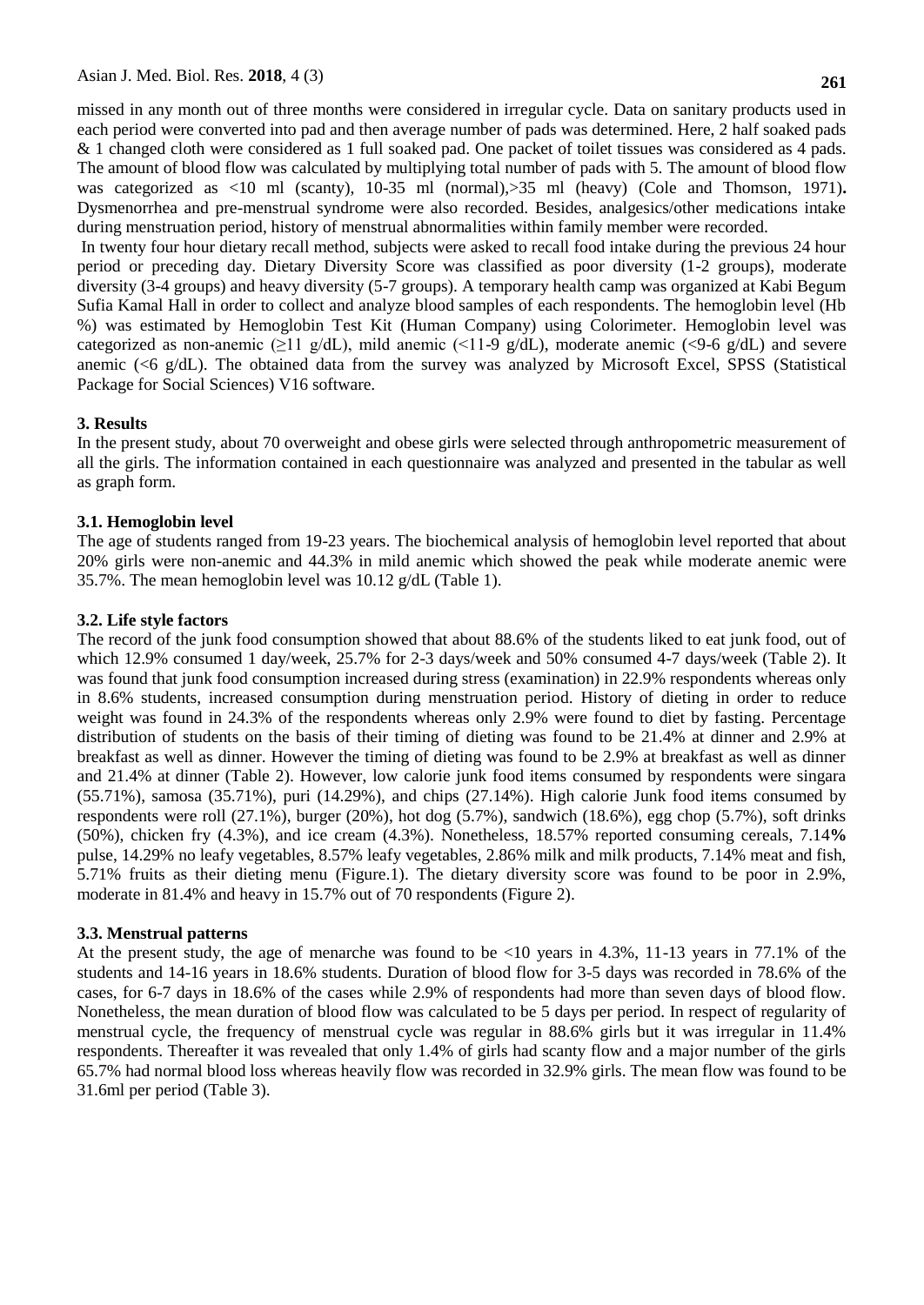# **Table 1. Anemia classification.**

| Hemoglobin $level(g/dL)$ | No. of students $(N=70)$ | Percentage $(\% )$ |  |
|--------------------------|--------------------------|--------------------|--|
| Non-anemic               |                          | 20                 |  |
| Mild anemic              |                          | 44.3               |  |
| Moderate anemic          |                          | 35.7               |  |
| Severe anemic            |                          | 0.00               |  |

# **Table 2. Distribution of life styles factors.**

| <b>Consumption of Junk food</b>                    | No. of students $(N=70)$ | Percentage $(\% )$ |
|----------------------------------------------------|--------------------------|--------------------|
| Do you like to eat junk food?                      |                          |                    |
| Yes                                                | 62                       | 88.6               |
| Does Junk food consumption increase during         |                          |                    |
| menstruation period?                               |                          |                    |
| Yes                                                | 6                        | 8.6                |
| Frequency of Consumption of Junk Food (days/week)? |                          |                    |
| $0$ day/week                                       | 8                        | 11.4               |
| 1 day/week                                         | 9                        | 12.9               |
| 2-3 days/week                                      | 18                       | 25.7               |
| 4-7 days/week                                      | 35                       | 50                 |
| Dieting for weight reduction                       |                          |                    |
| Yes                                                | 17                       | 24.3               |
| <b>Timing of dieting</b>                           |                          |                    |
| <b>Breakfast</b>                                   | $\boldsymbol{0}$         | 0.00               |
| Dinner                                             | 15                       | 21.4               |
| Breakfast +Dinner                                  | 2                        | 2.9                |
| <b>Fast to diet</b>                                |                          |                    |
| <b>Yes</b>                                         | $\overline{c}$           | 2.9                |
| <b>Dietary Diversity Scoring</b>                   |                          |                    |
| Poor dietary diversity                             | 2                        | 2.9                |
| Moderate dietary diversity                         | 57                       | 81.4               |
| Heavy dietary diversity                            | 11                       | 15.7               |

# **Table 3. Distribution of menstrual patterns.**

| Duration of blood flow (Days)       | No. of students $(N=70)$ | Percentage $(\% )$ |
|-------------------------------------|--------------------------|--------------------|
| $\leq$ 2 days                       | $\boldsymbol{0}$         | 0.00               |
| $3-5$ days                          | 55                       | 78.6               |
| $6-7$ days                          | 13                       | 18.6               |
| $>7$ days                           | $\overline{2}$           | 2.9                |
| <b>Cycle length (Days)</b>          |                          |                    |
| Regular cycle                       | 62                       | 88.6               |
| Irregular cycle                     | $\,8\,$                  | 11.4               |
| Amount of flow (ml)                 |                          |                    |
| $<$ 10 ml(scanty)                   | $\mathbf{1}$             | 1.4                |
| $10-35$ ml(normal)                  | 46                       | 65.7               |
| $>35$ ml(heavy)                     | 23                       | 32.9               |
| Dysmenorrhea                        |                          |                    |
| Yes                                 | 37                       | 52.9               |
| PMS (Average)                       |                          |                    |
| Yes                                 | 51                       | 72.9               |
| <b>Analgesics/other medications</b> |                          |                    |
| Yes                                 | 15                       | 21.4               |
| FM have menstrual abnormalities     |                          |                    |
| Yes                                 | 28                       | 40                 |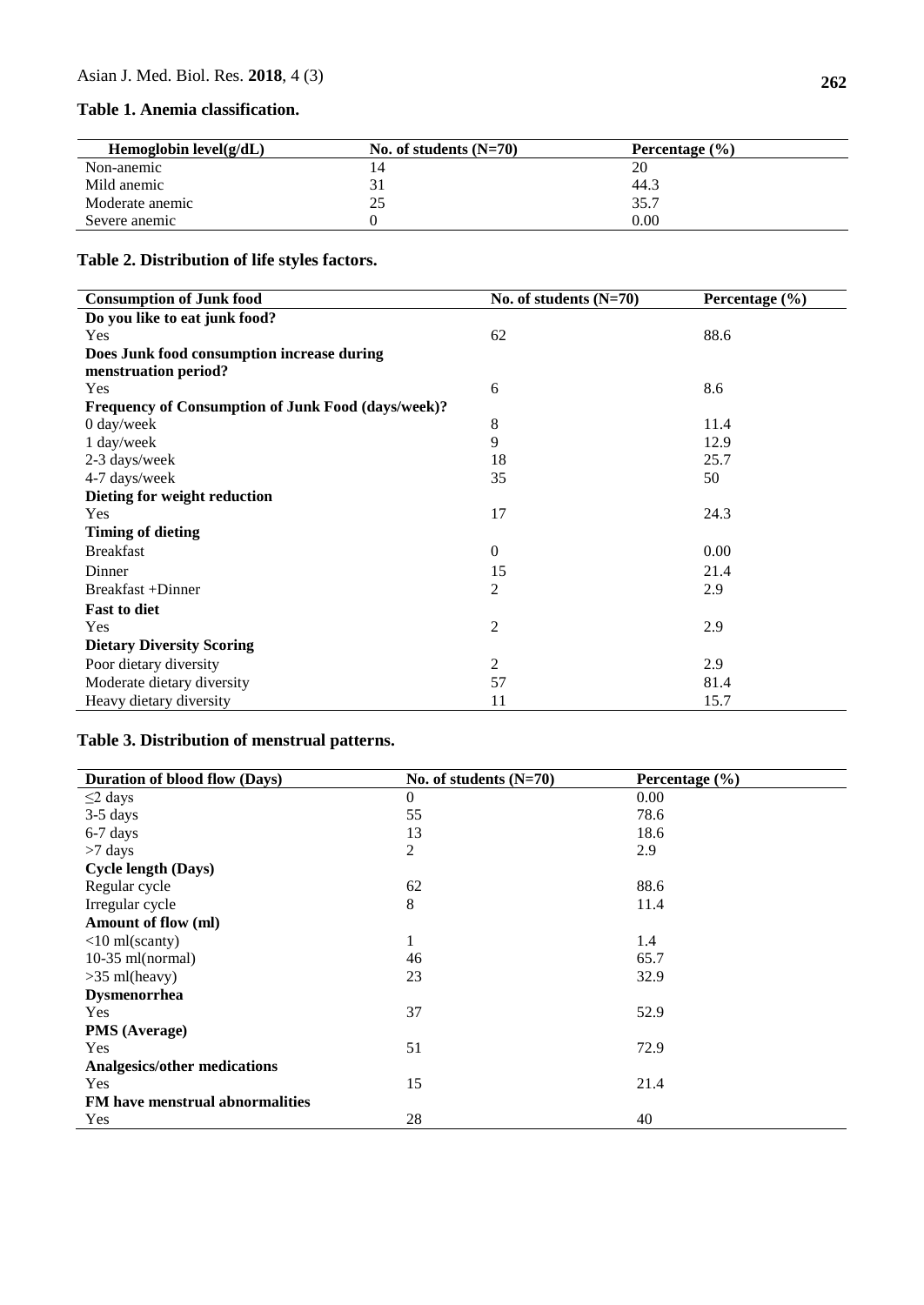## **Table 4. Association between lifestyle and cycle length.**

| <b>Variables</b>             |            | <b>Cycle length</b> |              | Chi-square                       | p-value |
|------------------------------|------------|---------------------|--------------|----------------------------------|---------|
|                              | Regular    | <b>Irregular</b>    | <b>Total</b> |                                  |         |
| Hemoglobin level (g/dl)      |            |                     |              |                                  |         |
| Non-anemic                   | 12(85.7%)  | $2(14.3\%)$         | 14           |                                  |         |
| Mild anemic                  | 42(87.5%)  | 6(12.5%)            | 48           | 9.325<br>1.165<br>0.003<br>0.800 |         |
| Moderate anemic              | $8(100\%)$ | $0(0\%)$            | 8            |                                  | 0.009   |
| Total                        | 62(88.6%)  | $8(11.4\%)$         | 70           |                                  |         |
| <b>Junk food</b>             |            |                     |              |                                  |         |
| Yes                          | 54(87.1%)  | $8(12.9\%)$         | 62           |                                  |         |
| N <sub>0</sub>               | $8(100\%)$ | $0(0\%)$            | 8            |                                  | 0.280   |
| Total                        | 62(88.6%)  | $8(11.4\%)$         | 70           |                                  |         |
| Dieting for weight reduction |            |                     |              |                                  |         |
| Yes                          | 15(88.2%)  | $2(11.8\%)$         | 17           |                                  |         |
| N <sub>o</sub>               | 47(88.7%)  | $6(11.3\%)$         | 53           |                                  | 0.960   |
| Total                        | 62(88.6%)  | $8(11.4\%)$         | 70           |                                  |         |
| Dietary diversity scoring    |            |                     |              |                                  |         |
| Poor diversity               | $2(100\%)$ | $0(0\%)$            | 2            |                                  |         |
| Moderate diversity           | 51(89.5%)  | $6(10.5\%)$         | 57           |                                  |         |
| Higher diversity             | 9(81.8%)   | 2(18.2%)            | 11           |                                  | 0.670   |
| Total                        | 62(88.6%)  | $8(11.4\%)$         | 70           |                                  |         |

# **Table 5. Association between lifestyle and dysmenorrhea.**

| <b>Variables</b>        |            | <b>Dysmenorrhea</b> |              | Chi-square | p-value |
|-------------------------|------------|---------------------|--------------|------------|---------|
|                         | <b>Yes</b> | No                  | <b>Total</b> |            |         |
| Hemoglobin level (g/dl) |            |                     |              |            |         |
| Non-anemic              | $0(0\%)$   | $1(100\%)$          |              | 1.635      | 0.442   |
| Mild anemic             | 25(56.8%)  | 19(43.2%)           | 44           |            |         |
| Moderate anemic         | 12(48%)    | 13(52%)             | 25           |            |         |
| Total                   | 37(52.9%)  | 33(47.1%)           | 70           |            |         |
| Junk food               |            |                     |              |            |         |
| Yes                     | 32(51.6%)  | $30(48.4\%)$        | 62           | 0.337      | 0.562   |
| No.                     | 5(62.5%)   | 3(37.5%)            | 8            |            |         |
| Total                   | 37(52.9%)  | $33(47.1\%)$        | 70           |            |         |



# **Figure 1. Dieting food items.**



**Figure 2. Dietary diversity scoring.**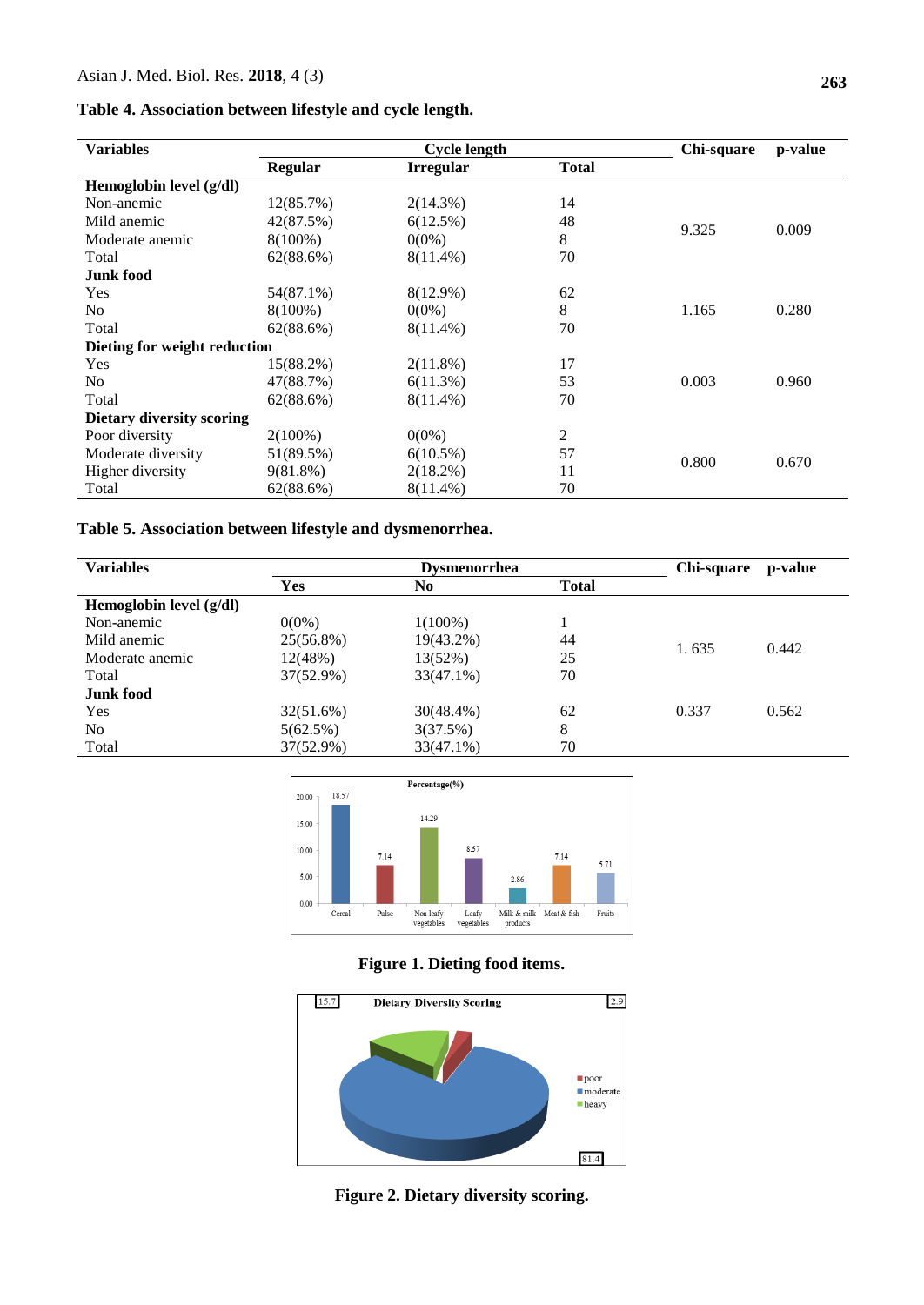

**Figure 3. Menstrual disorder.**



**Figure 4. Premenstrual syndrome.**

#### **3.4. Menstrual practices**

The sanitary products used by the students during their menstruation period were pad (48.57%), only tissue paper inside panty (2.86%), folded tissue with pad (37.14%), only cloth (4.29%), and bandage cloth with pad (7.14%). Analgesics intake was found in 21.4% of the respondents. It was found that 21.4% students followed the restriction on eating sour food, while 85.71% students followed restriction only to visit religious places during their menstruation period (Table 3). Food items liked to consume besides regular meal at premenstrual period were tea, coffee, milk, egg, fruits whereas sour food was avoided and during menstruation period were meat, fish, egg, tea, banana and milk but not sour food.

#### **3.5. Menstrual disorders**

It was observed that about 52.9% of the respondents had dysmenorrhea. Additionally, pre-menstrual syndrome was reported in 72.9% of the students. Out of 72.9% students who experienced pre-menstrual syndrome, headache was found in 11.43%, abdominal pain in 35.71%, tenderness of breast in 24.29%, anger in 14.29%, irritability in 28.57%, and leg pain in 31.43% of the respondents (Figure 4). Other menstrual disorders found in this study were in the form of menorrhagia occurred in 1% students, oligomenorrhea in 11% and one percent student had hypomenorrhea (Figure 3). The study recorded that 40% students had history of family members suffering from menstrual abnormalities (Table 3).

#### **3.6. Association**

The present study found that the regularity of the cycle length was significantly associated (Chi-square= 9.325, P=0.009) with the hemoglobin level of the respondents. However, the junk food consumption, dieting and dietary diversity scoring were not statistically associated with the cycle length (Table 4). Besides, the study also didn't find significant association between lifestyle parameters and dysmenorrhea. Nevertheless, almost all the young girls who suffered from dysmenorrhea were either mild or moderate anemic. Additionally, most of them were consumed junk food (Table 5).

### **4. Discussion**

Adolescence is a stage of enormous physical and hormonal change for a young girl. The present study was conducted to determine the association among lifestyle factors and the menstrual pattern of the overweight and obese young girls. No significant association was found between menstrual pattern and lifestyle parameter. The age of menarche was determined by general health, genetic, socio-economic and nutritional factors. In this study, 77.1% students were found to encounter menarche between the age group of 11-13 and rest 18.6%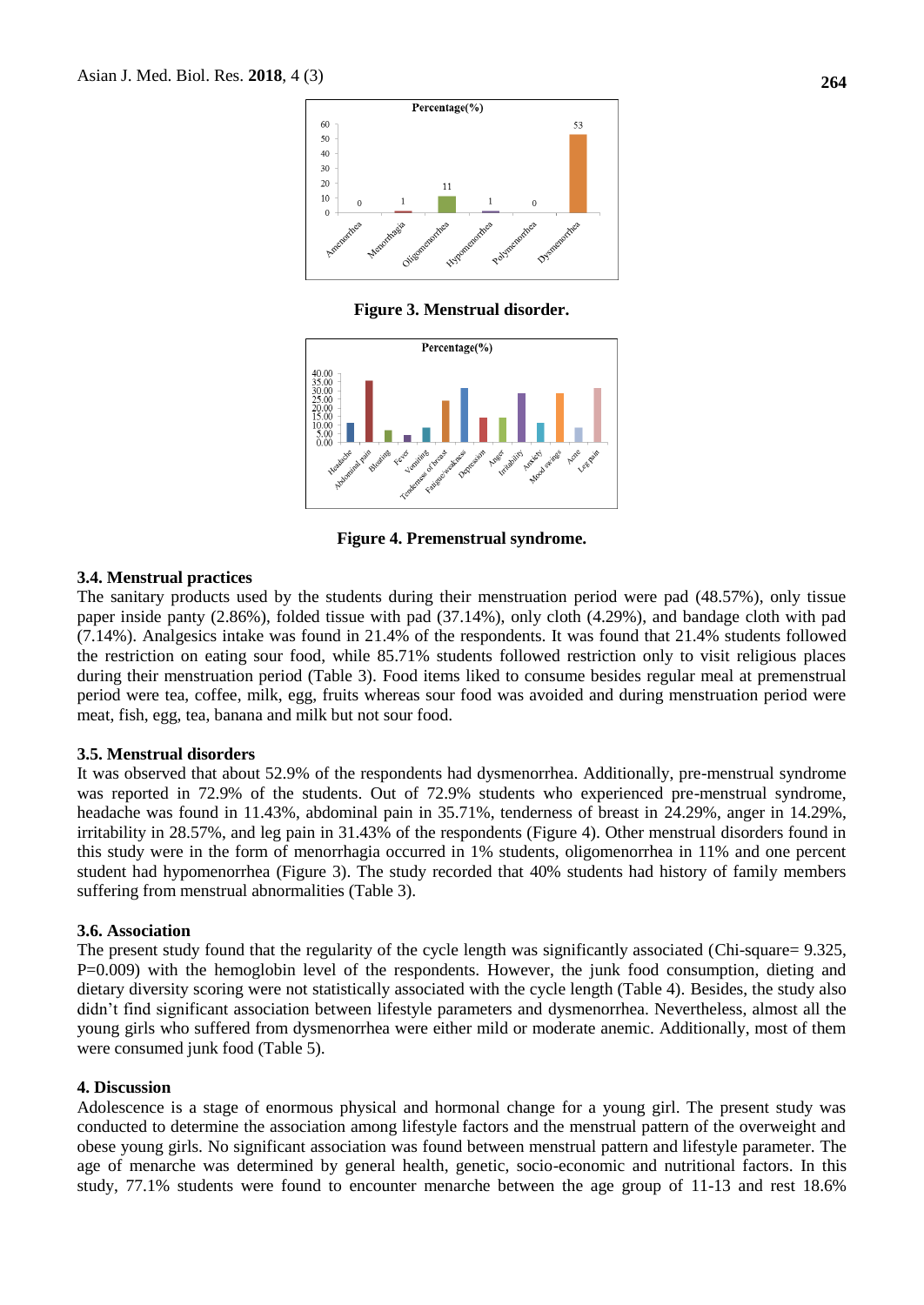between 14-16 age groups. These findings correlated to the findings of Begum *et al.* (2009). Additionally, the mean age for menarche between 12-13 years old (Flug *et al.,* 1984, Herman-Giddens *et al.,* 1997 and Kavita, 2014) have been found in previous literature which was similar to our study.

Anemia was the major nutritional deficiency found in this group where 80% of the total girls were anemic. Additionally, the mean hemoglobin level (10.12 g/dL) (Table 1) was lower than the standard level of hemoglobin in female as well and study in Rajasthan, India determined mean hemoglobin level 8.5g/dL (Pathak, 2015). However, the study also found that there was a significant relation between anemia and menstrual cycle length. The majority of the students were anemic which predict that overweight and obese girls are prone to anemia. On the other hand, prevalence of heavy bleeding decreased with a higher BMI (Kristen *et al*., 2013).

In present study, only 11.4% overweight students had irregular cycle which was congruent with the findings of Begum *et al.* (2009) that was 12.7% in young girls which indicated no difference in irregularities of cycle length between overweight girls and all young girls. But there was dissimilarity with the findinngs of Dars *et al.* (2014) which was 24%.

Indeed, in case of irregular cycle, no association was found with increased dietary diversity score (Table 4). Nonetheless, most of the overweight and obese respondents of the present study were found to be on the way of reducing weight by dieting. The study also revealed that the respondents who didn't consume junk food have regular cycle length and vice versa. These findings was supported by Jaget Lakkawar *et al.* (2014) but no association was found between junk food consumption and menstruation cycle (Rupavani *et al.,* 2013). Almost every girl (88.6%) was fond of junk food but the amount they consumed per day is least to count. The cycle length of the respondents who practice dieting was regular compare to others. The maximum respondents who maintain moderate dietary pattern were under regular cycle length.

The students who diet for weight reduction were mostly found to consume cereals, noodles, bread, chapatti, rice and biscuit which are mainly carbohydrate rich foods. Most of them found to consume less vegetables and fruits and avoid animal sources of food which is the best source of iron. Consequently, maximum iron deficiency anemia was found among overweight and obese girls who do diet for weight reduction.

In the present study, about 52.9% of the respondents had dysmenorrhea but 60.9% in Bangladesh (Begum *et al.,*  2009). In the study, there was no association found between dysmenorrhea & life style parameter (Table 5) which has congruence with the findings of Singh *et al.* (2008) and Parazzini *et al.* (1994). In our study, it was observed that majority of students (72.9%) were suffered from pre-menstrual syndrome which was too high compared to the findings of ACOG (1983) and Dangal (2004) that was 50%.

## **5. Conclusions**

The study concluded that obesity made the students susceptible to anemia. However, 80% students were found to be anemic. Percentage of mild anemic students were higher compared to others and they have possibility to become moderate anemic if proper care is not taken. Consequently, it may lead to the reproductive health complications in the immediate future within these overweight and obese students, although majority of them have regular menstruation (88%) and normal duration of flow (79%) at present. Lifestyle modifications like regular physical activities, diminishing the intake of junk foods and promoting healthy eating habits should be accentuated to improve menstrual health.

### **Acknowledgements**

We take the supreme opportunity to express our heartfelt gratitude to all the academic stuffs, Department of Community Health and Hygiene, Faculty of Nutrition and Food Science, Patuakhali Science and Technology University (PSTU), Dumki, Patuakhali, Bangladesh for their expertise, encouragement, motivation, support, scholastic guidances, valuable suggestions and instructions throughout the progress of this research work. We also desire to thank the Hall administrations, Health Care Centre Lab Technicians and all girls of Kabi Begum Sufiya Kamal Hall and Fajilatulnesa Hall at Patuakhali Science and Technology University for their help and co-operation during the work.

## **Conflict of interest**

None to declare.

## **References**

ACOG (American College of Obstetrician and Gynaecologists), 1983. Dysmenorrhoea. Technical bulletin, Washington, DC. ACOG, Vol. 63.